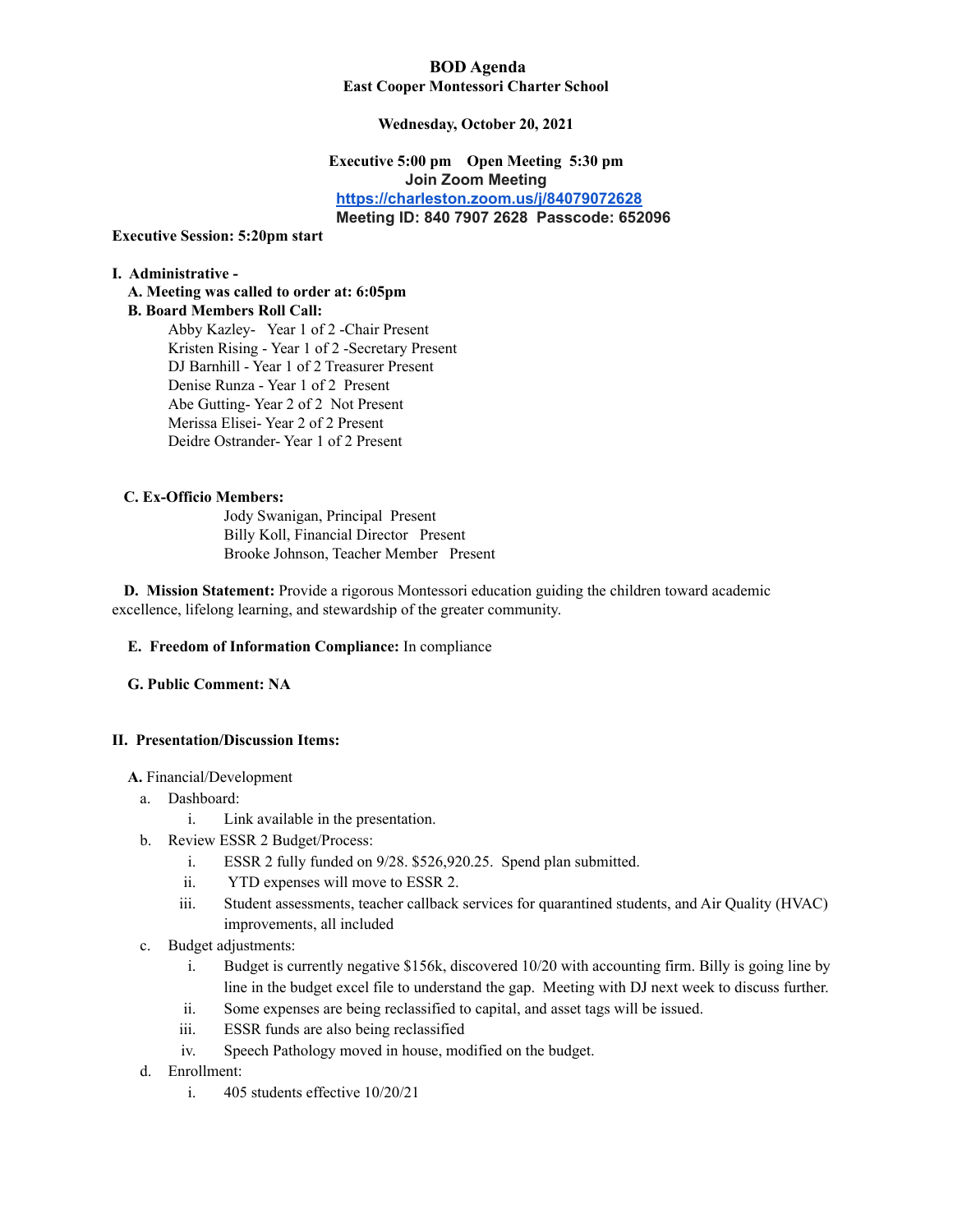- e. Annual Fund Kick-off:
	- i. Launched 10/20
- f. Review Annual Fund Update:
	- i. Goal is \$70,000, 10/20 currently at \$9,300
- g. Fundraisers
	- i. Application for Bins: Will trial out children's clothing/household donation bin to be placed at ECMCS. ECMCS will receive \$0.07/lb.
	- ii. Challenge to the board members to all donate to annual ECMCS fund before November board meeting
	- iii. Plan to challenge staff/teachers at ECMCS for commitments for annual fund

# **B.** Educational Program:

- a. Assessment COGAT, MAP, MYIgDIS, KRAs, Fast Bridges,PSAT, Panorama
- b. Performance Matters
	- i. Academics highlights/student dashboards 2x/year
- c. Sports/arts update
	- i. New programs coming to ECMCS: basketball (4 teams), tennis, archery, and volleyball
- d. Working with Kanika Gathers
- e. ABAR
	- i. Staff training (Cultural Competencies)
- f. 30 Human Rights
	- i. Student training (Cultural Competencies)

# **C.** Administration/HR

- a. New hires
	- i. 2 TAs, Music Teacher, and Speech Pathologist
- b. Part -time staff member waiver/ Reduction in FTE staff member/ Nurse position
	- i. Waiver to allow PT staff member's child have priority to join ECMCS
	- ii. VP FTE reduction to 0.8 (Tuesdays off)
	- iii. Nurse position still open, viable candidates
- c. Staff absences
	- i. Sept 105, Oct 85 (occurrences, not people)
		- 1. Supported through Floaters
	- ii. Floaters being added to Primary to support current challenges. Large improvement seen already when going from 2 to 3 teachers to support short term.
- d. Interpreting Services
	- i. CCSD schools are now required to provide all documentation that is sent out in English, also printed in Spanish (electronic & print). This includes handbooks, policies, etc.
	- ii. Phone service option for all languages for in person on the spot translation (stickers on all phones inside school)
	- iii. ECMCS will need to budget for these services going forward
- e. Gender Matters
	- i. Training and future discussions to come in order to support the environment at ECMCS as needed
- f. Strategic Plan Presentation
	- i. Presentation was sent out to the Board for review.
	- ii. Quick overview of strategic plan during the meeting. Organized structured approach for 5yr plan is documented. The Board will have measurable tasks to align to the deliverables. These will be achieved through the committees within the Board.
- g. COVID
	- i. Mask extension through 11/15/21.
	- ii. Religious waiver timing has expired.